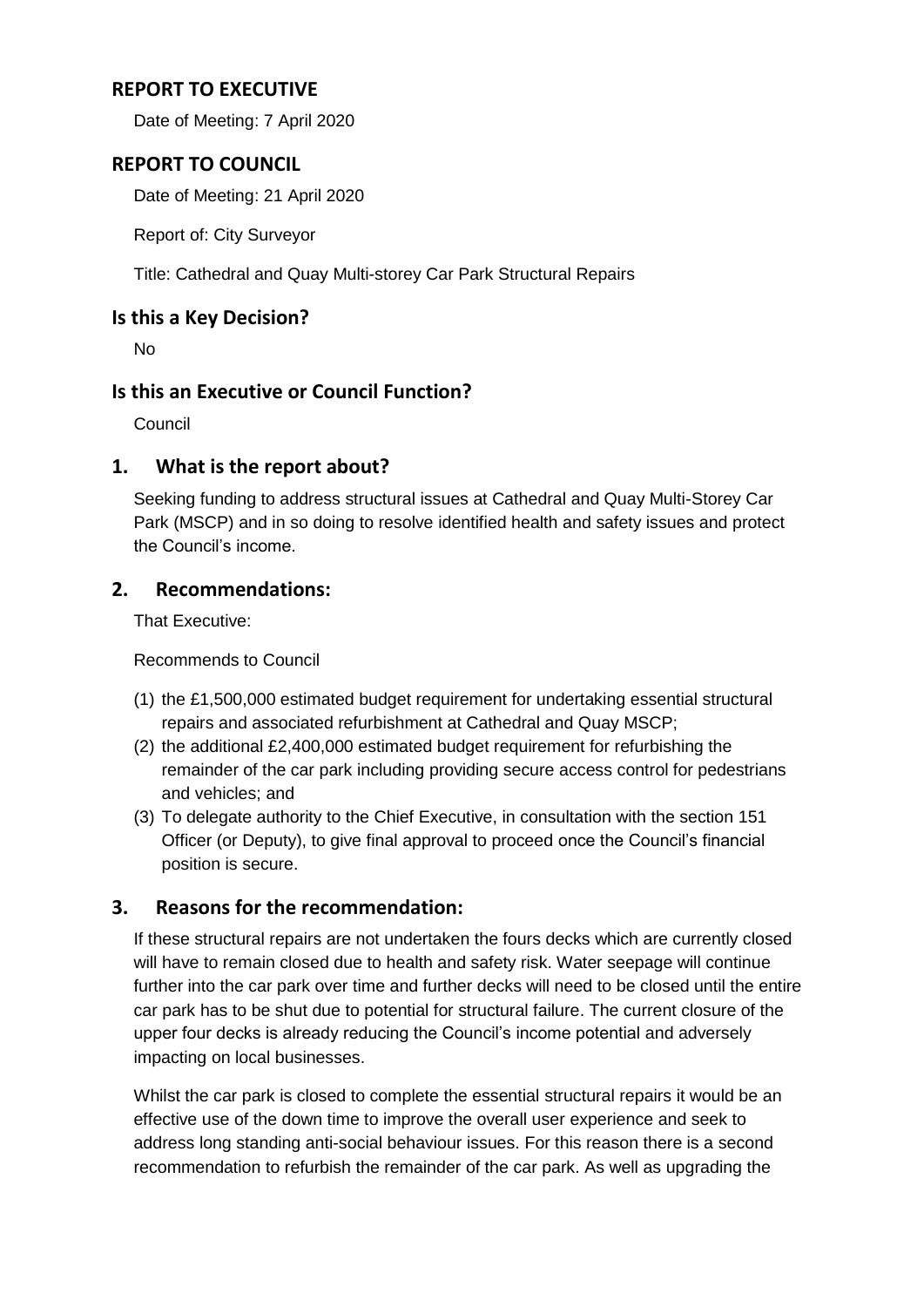facility this scheme will provide secure access control for pedestrians and vehicles and will substantially reduce anti-social behaviour issues occurring at this car park, which include; graffiti; vandalism to parking equipment, lights and lifts; rough sleepers; drug use; under-age drinking; skateboarding; noise; groups of motorists congregating and revving engines and playing loud music. These behaviours can deter genuine customers and thereby reduce income and impact directly on the quality of life for those residents living nearby.

### **4. What are the resource implications including non-financial resources:**

Proceeding with both recommendations would provide an enhanced parking experience from this asset. Based on projected income provided by Car Parks it is anticipated that income would increase from an average income of £270,000 by up to £50,000 per annum as a direct result of these improvements.

Due to the nature of the car park structure and coverings it is not possible to accurately determine the full extent of the repairs required until work commences and the deck surface coatings are removed and defects opened up.

An estimate of £1,500,000 million is anticipated to cover a significant proportion of the works to the upper four decks, but it is likely that further funding will be required as the full extent of the issues is determined.

The further works to refurbish the remainder of the car park, including providing secure access control for pedestrians and vehicles, will cost an additional estimated £2,400,000.

As this project will necessitate a multi-disciplinary approach, including professions that the Council does not have within internal resources, an external consultancy will need to be appointed to design and oversee the delivery of the project. The cost of this are included within the budget.

# **5. Section 151 Officer comments:**

5.1 There are a number of reports requesting additional funding on the Agenda. The Section 151 Officer notes the importance of each request for funding. That being said, it is important to highlight the cumulative effect on the Council's overall financial position. If all capital schemes are approved, this will add £234,820 to the reductions required (£3.7m). The cost for each of the scheme is set out below.

| <b>Capital scheme</b>                           | <b>Capital</b><br>Cost | <b>Useful</b><br>Life<br>(yrs) | <b>Additional</b><br>annual revenue<br>cost |
|-------------------------------------------------|------------------------|--------------------------------|---------------------------------------------|
| P&GS Anti intrusion                             | £112,000               | 20                             | £7,050                                      |
| Riverside roof                                  | £2,000,000             | 50                             | £72,930                                     |
| C&Q MSCP repairs                                | £3,900,000             | 50                             | £142,220                                    |
| Corn Exchange roof<br><b>Exmouth Buoy Store</b> | £250,000               | 50                             | £9,120                                      |
| roof                                            | £95.000                | 50                             | £3,500                                      |
|                                                 | £6,357,000             |                                | £234,820                                    |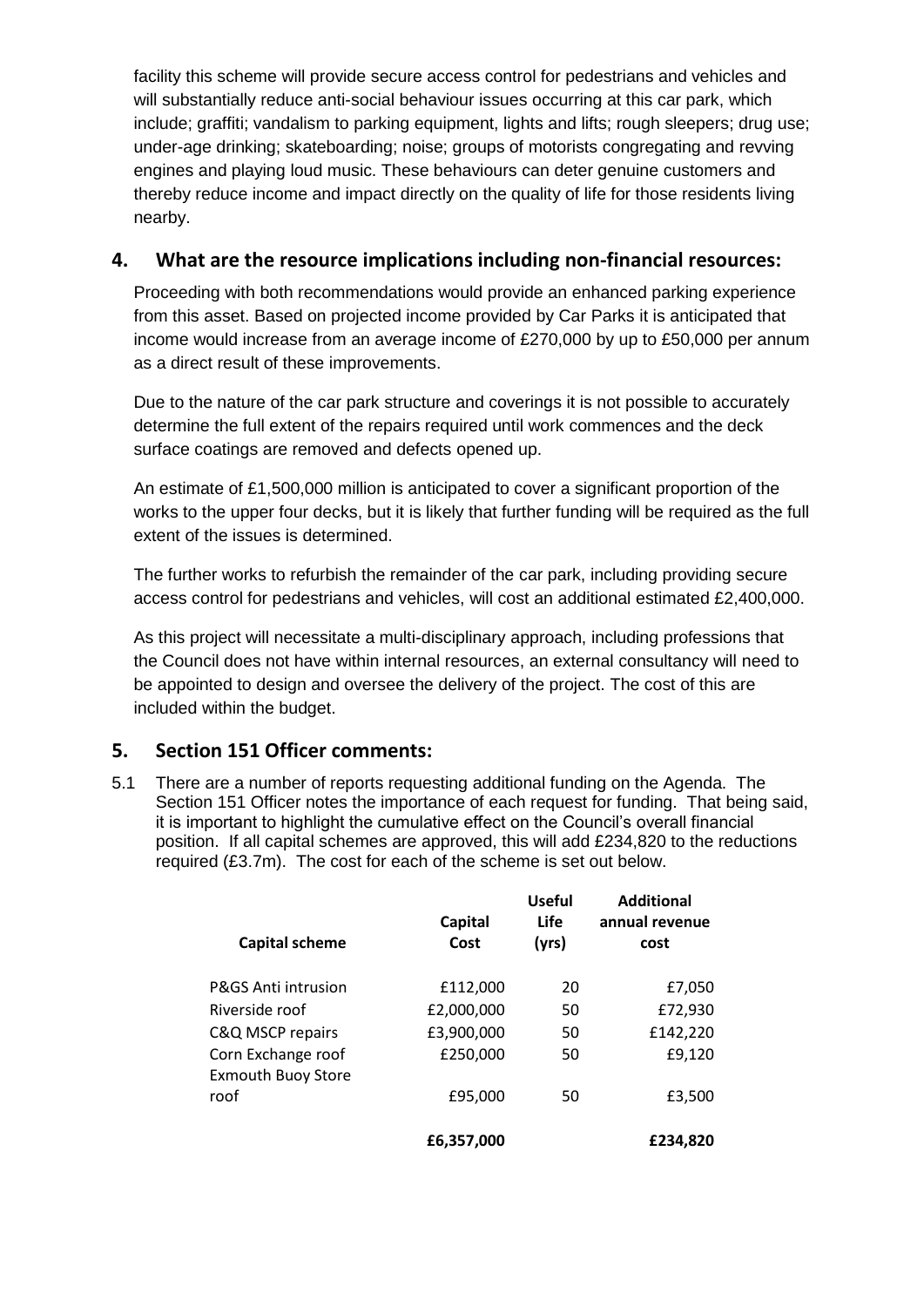5.2 Whilst it is important to ensure that the Council is in a position to start working quickly once the Coronavirus restrictions are lifted, it is imperative that Council note the delegated authority recommendation exists to ensure that the Chief Executive and Chief Finance Officer are confident in the strength of the Council's financial position. It is highly likely that this will require Government support to ensure that the loss of income faced during the restrictions will not force service reductions to be made by the Council rather than important investments in our assets.

### **6. What are the legal aspects?**

None identified.

#### **7. Monitoring Officer comments:**

This report raises no issues for the Monitoring Officer.

#### **8. Report details:**

Recommendation One:

The Council became aware of structural issues at Cathedral and Quay MSCP in late 2019. At this time a structural engineer was appointed. During the course of the subsequent survey it became apparent that a risk of collapse existed due to the presence of structural defects and the upper four decks of the car park were closed. The Council received the full structural survey report in February 2020.

Failure of surface coatings due to a legacy of insufficient maintenance or planned replacement programmes of deck coatings has resulted in water seepage throughout the car park structure. The majority of the water ingress and resultant defects are on the top two decks, but continue through lower decks.

Water seepage has caused corrosion and expansion of reinforcement within the structure, particularly at construction joints, which has resulted in spalled concrete. Signs of further areas that have a likelihood of spalling due to corroded reinforcement within the structure have been identified.

The corroded reinforcement reduces the structural effectiveness of the waffle slabs that form the decks of the car park. With original design utilising 65-85% for worse case midspan bending moment, corrosion of tension reinforcement in the bottom of the slab ribs will reduce the cross sectional area of the reinforcement until the slab rib becomes overutilised under ultimate limit-state conditions.

In plain terms, if water is permitted to continue to enter the structure, more reinforcement will corrode. As more reinforcement corrodes the less capable the structure becomes in resisting loads, especially the live loads of vehicle traffic. When loading exceeds remaining structural capability, collapse is likely to occur.

As a result of the concerns raised by the structural engineer, the top four decks of the car park have been closed, which is impacting on the income potential of this asset as well as having a detrimental impact on local businesses and activities.

To resolve the identified issues a programme of investigation and repairs has to be undertaken including; deck coatings to decks showing signs of water ingress or structural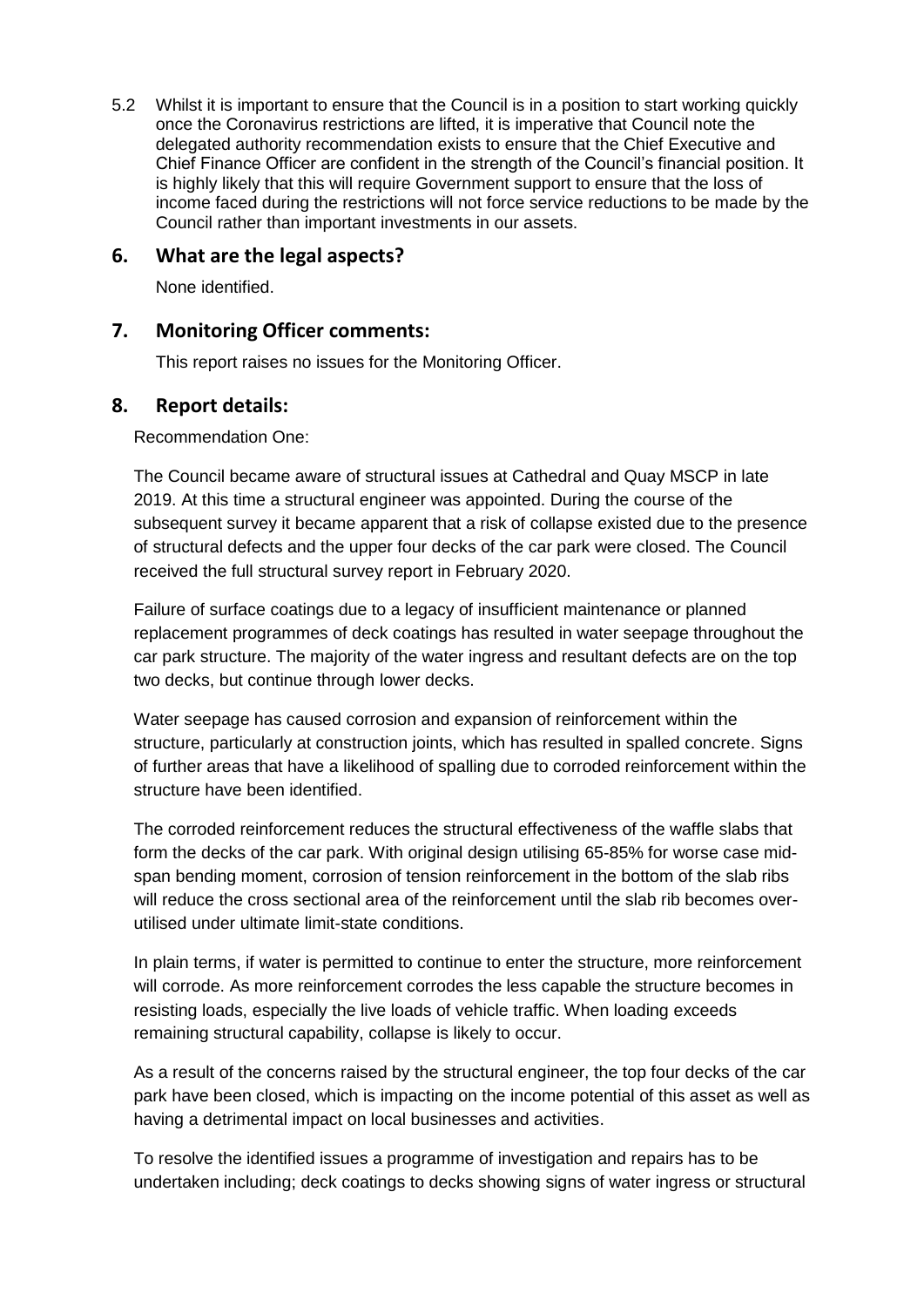damage will be removed; decks will be intrusively assessed by a structural engineer; decks will be sealed and recoated; drainage improvements undertaken to upper decks including perimeter drainage runs, surface falls and deck ramps; corroded waffle slab reinforcement to be removed and replaced; spalled and damaged concrete to be removed and replaced; any further structural issues found during the course of the works to be rectified; protective coatings will be applied to the concrete.

At the time of undertaking these works it will be necessary to remove M&E installations. Given the age of these M&E installations it will more than likely be necessary to install new rather than refit existing M&E installations and this has been allowed for within the budget.

Initial assessment of the processes and works involved indicate that it will not be feasible to reopen the decks currently closed off within this car park until at least late 2020, but possibly 2021.

#### Recommendation Two:

Cathedral & Quay car park is the prime destination for drivers visiting the city to explore major tourist attractions. The name of the car park and location make this a default site for visitors. The car park is open between 7am and 11pm and helps support both the daytime and evening economy on the Quay. The site is surrounded by residential properties, many of whom qualify for a concessionary residential permit for the car park due to lack of kerbside capacity in the vicinity.

Unfortunately the condition of the car park tends to underwhelm first time visitors and reflects poorly on the city and the Council. Despite previous lighting upgrades the site is not well lit and this, combined with other anti-social issues, can give the impression of the car park being unsafe and threatening. The poor lighting also detracts from the current CCTV coverage.

Anti-social issues occur mainly during the evenings and include, graffiti; vandalism to parking equipment, lights and lifts; rough sleepers; drug use; under-age drinking; skateboarding and youths congregating and being noisy; young drivers revving engines and playing loud music. These behaviours can deter genuine customers and impact directly on the quality of life for those residents living nearby.

Trials in locking the site earlier than 11pm have been attempted with mixed success due to the additional requirements to provide residents access to their vehicles and suitable parking provision for those visiting the wide range of restaurants and pubs around the Quay during the evening.

Providing on-site security patrols is expensive if buying in, or unsustainable if redeploying internal staff from other duties. The solution is a system whereby; there is a deterrent for vehicles to enter unless legitimately using the site for parking purposes e.g. shutter controlled and pay on entry/exit; access for pedestrians is restricted to those who have legitimately parked their car on site or hold a valid permit e.g. ticket issued at entrance shutter provides bar code pedestrian access through doors; the site remains secure outside of the above two means of entry/egress.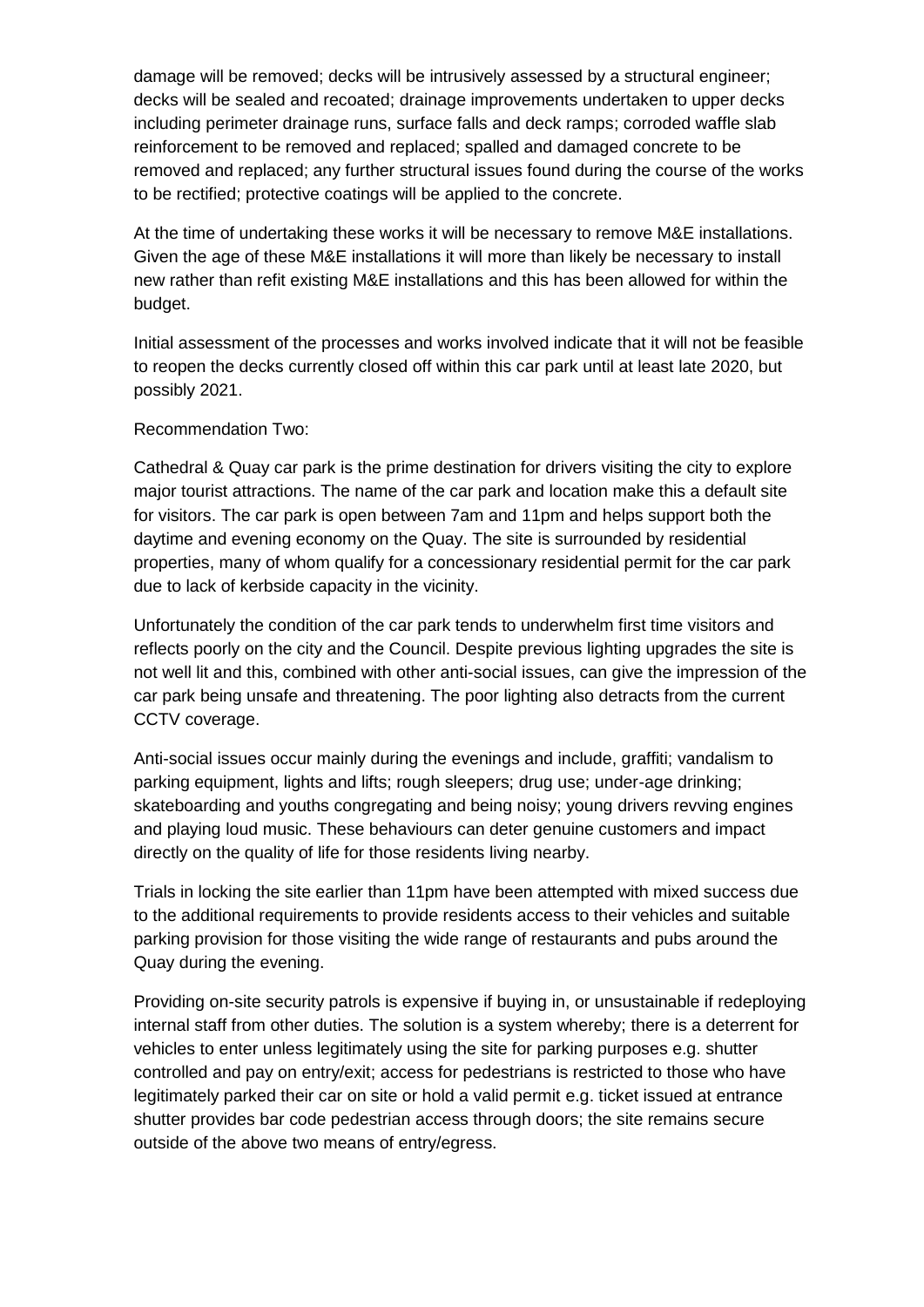A refurbishment of the site to bring it to the same level as John Lewis car park and an investment in the above parking/security equipment would upgrade the car park to the premium level where we currently charge a higher tariff and up until midnight. These changes, as well as attracting new customers could reasonably increase income at this site by up to £50,000 per annum and better reflect the prestige and ambition of the city to visitors.

Whilst the car park is closed to complete the essential works set out above, it would be an effective use of the down time at this asset to improve the overall user experience and seek to address long standing anti-social behaviour issues and avoid additional lengthy closure to the car park in the future.

# **9. How does the decision contribute to the Council's Corporate Plan?**

This decision will contribute to the Council providing value for money services, through both enabling the expansion of our commercial activity to generate more income and providing improved management of our built assets and maximising longevity.

# **10. What risks are there and how can they be reduced?**

There are no risks in proceeding with the proposals.

Not proceeding with the first recommendation, for funding the structural repair works and associated refurbishment, will result in the need to leave the upper decks closed and, as water seepage continues, close the entire car park as the risk increases. Income will reduce as a result of not proceeding. If left unrepaired overtime there is the potential for complete collapse of the car park.

Not proceeding with the second recommendation, for refurbishing the remainder of the car park and adding security measures, would result in a stark contrast to the repaired and refurbished upper decks. This may exacerbate the current levels of anti-social behaviour, impact directly on the quality of life for those residents living nearby, further detract from the user experience of this car park and deter genuine customers with a resultant potential reduction in income.

# **11. Equality Act 2010 (The Act)**

In recommending this proposal no potential impact has been identified on people with protected characteristics as determined by the Act.

# **12. Carbon Footprint (Environmental) Implications:**

Undertaking both recommendations will improve the overall energy efficiency of the asset through the use of more efficient services installations, for example LED lighting and presence detection.

# **13. Are there any other options?**

Works could be restricted to undertaking only the first recommendation of known essential structural works to the estimated value of £1.5 million. However, the remainder of the scheme would remain a requirement and would necessitate an additional lengthy closure to the car park in the near future.